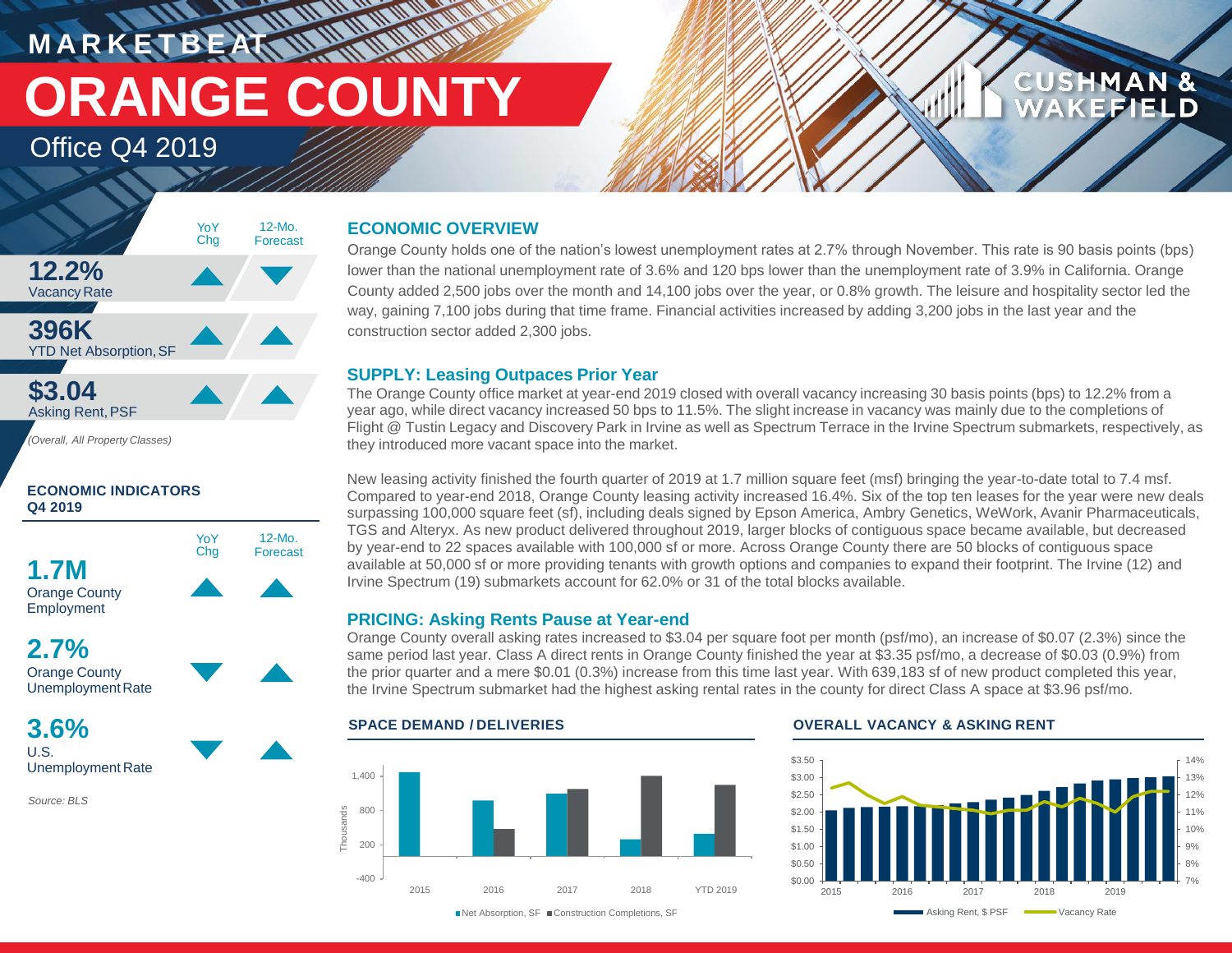# **M A R K E T B E AT** Office Q4 2019 **ORANGE COUNTY**

### **DEMAND: New Office Product is an Influencer**

At year-end 2019, Orange County experienced positive net absorption of 396,008 sf, a 33.5% increase from the 2018 totals. The largest move-in of the quarter went to UCI Applied Innovation, occupying 84,380 sf in Irvine. Although, overall net absorption for the quarter was relatively flat at 30,383 sf, there is little indication that the market will be slowing down in 2020. With leasing activity outpacing last year's totals, the Orange County office market will experience those tenants moving into their space in 2020, with a large amount anticipated in the first quarter 2020 through midyear.

Sales activity saw another strong performance in the fourth quarter with 2.4 msf trading to investors, an 85.4% increase from the previous quarter and brought year-end 2019 to 5.7 msf. In contrast, that is an 16.3% decrease from the 2018 figure of 6.8 msf. The largest sale in the fourth quarter came from the purchase of 2211 Michelson by Greenlaw Partners from Kilroy totaling 271,556 sf, at \$116 million or \$427 price/sf. However, Central County closed with 2.2 msf of transactions or 38.1% of all deals in Orange County.

Construction completions tempered in the fourth quarter with no new deliveries, but four developments in 2019 delivered more than 1.2 msf to the market. Flight @ Tustin Legacy left the largest mark with 457,000 sf of new product hitting the Irvine market, with another 349,000 sf coming from the completion of Spectrum Terrace – Phase I and 2722 Michelson topping it off with 155,000 sf. The remaining balance came from the 290,000 sf project by The Irvine Company at Discovery Place. At the end of the third quarter, The Source H2O remained the only project under construction with 70,000 sf. However, that was short-lived as the fourth quarter realized an increase of 718,000 sf as the next phase of Spectrum Terrace broke ground with six more buildings.

### **Outlook**

- Large move-ins by Alteryx and Tricon alone account for 260,000 sf of occupancy gains in second quarter 2020. With less construction project in the pipeline vacancy rates should trend down.
- Rental rate growth should taper across Orange County as some submarkets move from expansion mode to more of a slowdown period. As high-quality speculative projects approach construction completion, sustained rent growth should continue both in the GAA and South County areas of Orange County, though likely at a slower pace.
- With less construction projects in the pipeline, large blocks of contiguous space will become limited.

### **BLOCKS OF CONTIGUOUS SPACE**



**CUS** 

### **VACANT SPACE BY CLASS**



### **NEW SUPPLY**

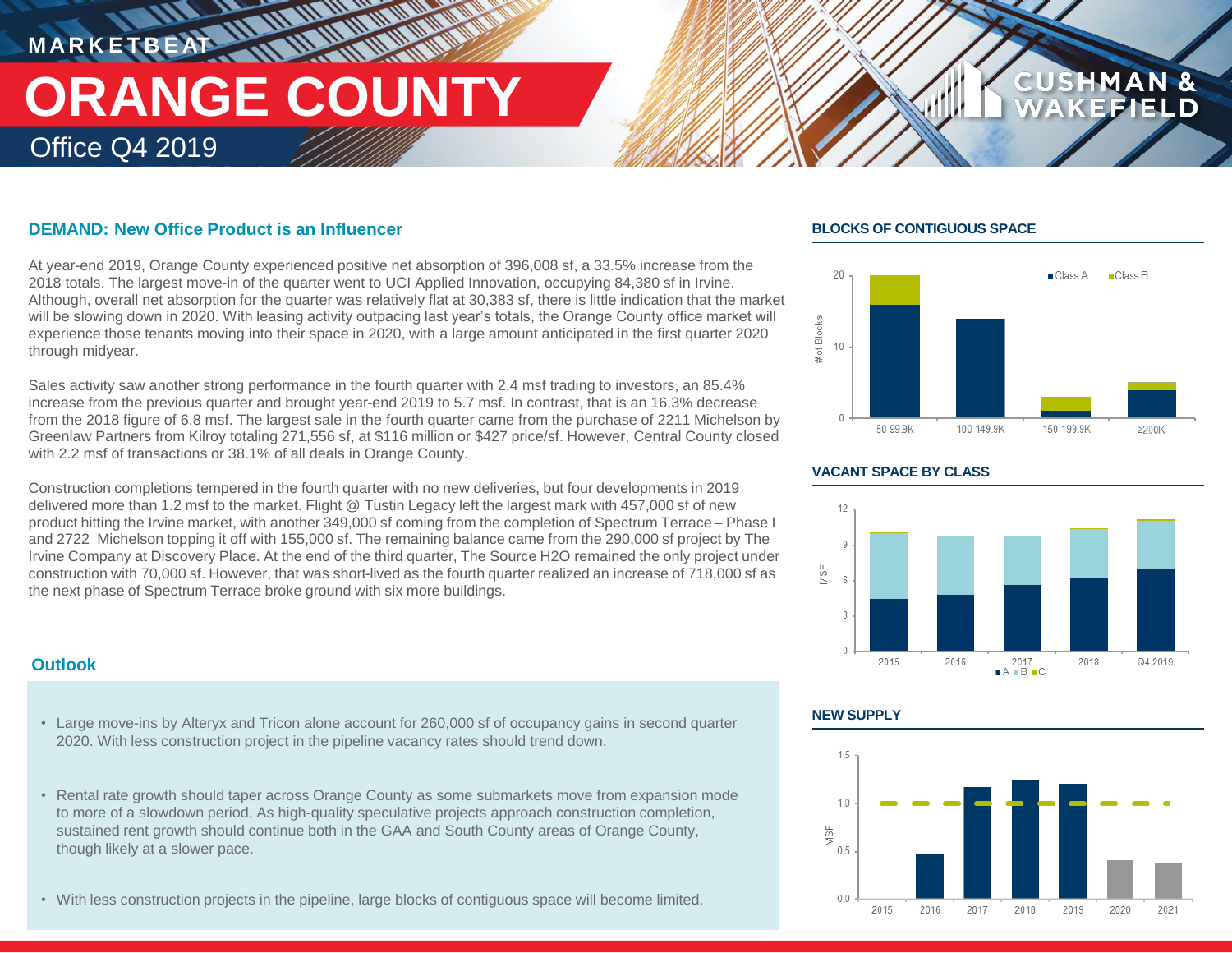### **M A R K E T B E AT**

# **ORANGE COUNTY** Office Q4 2019

CUSHMAN

**EFIELD** 

| <b>SUBMARKET</b>                | <b>INVENTORY</b><br>(SF) | <b>SUBLET</b><br><b>VACANT (SF)</b> | <b>DIRECT</b><br><b>VACANT (SF)</b> | <b>OVERALL</b><br><b>VACANCY RATE</b> | <b>CURRENT QTR</b><br><b>OVERALL NET</b><br><b>ABSORPTION</b> | <b>YTD OVERALL</b><br><b>ABSORPTION (SF)</b> | <b>YTD LEASING</b><br><b>ACTIVITY (SF)</b> | <b>UNDER CNSTR</b><br>(SF) | <b>OVERALL AVG</b><br><b>ASKING RENT</b><br>(ALL CLASSES)* | <b>OVERALL AVG</b><br><b>ASKING RENT</b><br>(CLASS A)* |
|---------------------------------|--------------------------|-------------------------------------|-------------------------------------|---------------------------------------|---------------------------------------------------------------|----------------------------------------------|--------------------------------------------|----------------------------|------------------------------------------------------------|--------------------------------------------------------|
| South Santa Ana                 | 1,936,514                | 13,586                              | 318,748                             | 17.2%                                 | $-50,331$                                                     | $-18.234$                                    | 55,591                                     | $\mathbf{0}$               | \$2.87                                                     | \$2.89                                                 |
| Costa Mesa                      | 5,504,797                | 86,761                              | 780,436                             | 15.8%                                 | $-34,768$                                                     | 9,818                                        | 318,056                                    | $\circ$                    | \$3.16                                                     | \$3.39                                                 |
| Newport Beach                   | 8,020,306                | 83,170                              | 594,707                             | 8.5%                                  | $-4,361$                                                      | $-114,732$                                   | 487,757                                    | $\circ$                    | \$3.44                                                     | \$3.51                                                 |
| Irvine                          | 24,218,764               | 145,922                             | 3,241,875                           | 14.0%                                 | 241,791                                                       | 671,491                                      | 2,238,954                                  | $\mathbf 0$                | \$3.28                                                     | \$3.35                                                 |
| <b>GREATER AIRPORT AREA</b>     | 39,680,381               | 329,439                             | 4,935,766                           | 13.3%                                 | 152,331                                                       | 548,343                                      | 3,100,358                                  | $\mathbf{0}$               | \$3.26                                                     | \$3.36                                                 |
| Irvine Spectrum                 | 10,683,540               | 209,636                             | 1,323,166                           | 14.3%                                 | $-3,404$                                                      | 388,507                                      | 1,270,053                                  | 787,744                    | \$3.74                                                     | \$3.93                                                 |
| Lake Forest/R.S. Margarita      | 2,680,958                | $\overline{0}$                      | 196,708                             | 7.3%                                  | $-13,532$                                                     | $-72,340$                                    | 77,273                                     | $\mathbf 0$                | \$2.42                                                     | \$2.67                                                 |
| Laguna Hills/Aliso Viejo        | 4,296,977                | 15,500                              | 561,512                             | 13.4%                                 | 37,308                                                        | $-124,331$                                   | 460,651                                    | $\mathbf 0$                | \$3.11                                                     | \$3.29                                                 |
| Laguna Niguel/Laguna Beach      | 574,657                  | $\overline{0}$                      | 39,704                              | 6.9%                                  | 14,295                                                        | 2,546                                        | 25,944                                     | $\mathbf 0$                | \$3.07                                                     | \$3.15                                                 |
| Mission Viejo                   | 1,289,140                | 14,767                              | 148,893                             | 12.7%                                 | 5,928                                                         | $-62,886$                                    | 63,549                                     | $\mathbf 0$                | \$2.81                                                     | \$3.00                                                 |
| S.J. Cap/S. Clemente/Dana Point | 1,274,048                | $\mathbf 0$                         | 34,649                              | 2.7%                                  | $-761$                                                        | $-3,679$                                     | 46,158                                     | $\mathbf 0$                | \$2.48                                                     | \$2.40                                                 |
| <b>SOUTH COUNTY</b>             | 20,799,320               | 239,903                             | 2,304,632                           | 12.2%                                 | 39,834                                                        | 127,817                                      | 1,943,628                                  | 787,744                    | \$3.35                                                     | \$3.65                                                 |
| Seal Beach                      | 310,241                  | 2,218                               | 20,880                              | 7.4%                                  | $-3,746$                                                      | 8,032                                        | 28,529                                     | $\mathbf 0$                | \$3.21                                                     | \$3.21                                                 |
| Westminster                     | 262,284                  | $\mathbf{0}$                        | 12,449                              | 4.7%                                  | $-11,657$                                                     | $-2,629$                                     | 19,521                                     | $\mathbf 0$                | \$2.65                                                     | N/A                                                    |
| Huntington Beach                | 1,303,980                | $\overline{0}$                      | 135,353                             | 10.4%                                 | $-30,594$                                                     | $-49,598$                                    | 95,097                                     | $\mathbf 0$                | \$3.11                                                     | \$3.22                                                 |
| <b>Fountain Valley</b>          | 320,225                  | $\overline{0}$                      | 31,397                              | 9.8%                                  | 1,780                                                         | $-26,918$                                    | 21,223                                     | $\mathbf 0$                | \$1.96                                                     | N/A                                                    |
| Garden Grove                    | 541,785                  | $\mathbf 0$                         | 42,780                              | 7.9%                                  | $-12,015$                                                     | $-13,819$                                    | 5,863                                      | $\mathbf 0$                | \$1.94                                                     | N/A                                                    |
| Los Alamitos/Stanton            | 435,342                  | $\overline{0}$                      | 166,284                             | 38.2%                                 | $-2,269$                                                      | $-6,831$                                     | 159,787                                    | $\mathbf 0$                | \$1.57                                                     | N/A                                                    |
| Cypress                         | 1,212,927                | $\overline{0}$                      | 89,544                              | 7.4%                                  | 24,831                                                        | 37,948                                       | 161,552                                    | $\mathbf 0$                | \$2.10                                                     | N/A                                                    |
| <b>WEST COUNTY</b>              | 4,386,784                | 2,218                               | 498,687                             | 11.4%                                 | $-33,670$                                                     | $-53,815$                                    | 491,572                                    | $\mathbf{0}$               | \$2.55                                                     | \$3.22                                                 |
| Parkcenter Area                 | 2,701,253                | 4,841                               | 208,814                             | 7.9%                                  | 1,438                                                         | 37,755                                       | 297,913                                    | $\circ$                    | \$2.37                                                     | \$2.81                                                 |
| Stadium Area                    | 3,577,777                | 4,985                               | 388,325                             | 11.0%                                 | $-24,601$                                                     | $-96,764$                                    | 206,252                                    | $\circ$                    | \$2.78                                                     | \$2.89                                                 |
| The City Area                   | 2,277,180                | 2,238                               | 406,706                             | 18.0%                                 | $-96,994$                                                     | $-143,161$                                   | 129,971                                    | $\circ$                    | \$2.91                                                     | \$2.93                                                 |
| Main Place Area                 | 2,051,411                | 18,992                              | 274,932                             | 14.3%                                 | 52,193                                                        | $-38,565$                                    | 155,518                                    | $\circ$                    | \$2.68                                                     | \$2.89                                                 |
| Tustin (South of I-5)           | 783,575                  | $\mathbf 0$                         | 165,582                             | 21.1%                                 | $\sqrt{0}$                                                    | $-19,749$                                    | 101,397                                    | $\circ$                    | \$2.39                                                     | N/A                                                    |
| Santa Ana                       | 3,022,412                | 8,102                               | 421,140                             | 14.2%                                 | 8,253                                                         | $-27,897$                                    | 261,532                                    | $\mathbf 0$                | \$2.35                                                     | N/A                                                    |
| North/East Anaheim              | 2,978,550                | $\mathbf 0$                         | 316,661                             | 10.6%                                 | $-14,797$                                                     | $-25,518$                                    | 170,599                                    | $\mathbf 0$                | \$2.37                                                     | \$2.56                                                 |
| East Orange                     | 427,246                  | $\mathbf 0$                         | 15,749                              | 3.7%                                  | $-3,058$                                                      | 2,222                                        | 12,371                                     | $\circ$                    | \$2.48                                                     | N/A                                                    |
| Civic Center Area               | 2,033,998                | $\mathbf 0$                         | 232,136                             | 11.4%                                 | $-36,862$                                                     | 19,293                                       | 163,958                                    | $\mathbf 0$                | \$1.86                                                     | \$2.65                                                 |
| <b>CENTRAL COUNTY</b>           | 19,853,402               | 39,158                              | 2,430,045                           | 12.4%                                 | $-114,428$                                                    | $-292,384$                                   | 1,499,511                                  | $\bf{0}$                   | \$2.51                                                     | \$2.87                                                 |
| Fullerton                       | 1,398,121                | $\overline{0}$                      | 37,555                              | 2.7%                                  | 2,538                                                         | 7,382                                        | 34,087                                     | $\circ$                    | \$2.40                                                     | N/A                                                    |
| Brea/La Habra                   | 3,920,786                | 5,859                               | 97,703                              | 2.6%                                  | 10,183                                                        | 100,546                                      | 195,615                                    | $\mathbf 0$                | \$2.47                                                     | \$2.61                                                 |
| Placentia/Yorba Linda           | 270,646                  | 2,832                               | 27,554                              | 11.2%                                 | $-10,281$                                                     | $-23,783$                                    | 37,138                                     | $\mathbf{0}$               | \$2.05                                                     | N/A                                                    |
| Buena Park/La Palma             | 1,172,333                | 2,676                               | 171,761                             | 14.9%                                 | $-16,124$                                                     | $-18,098$                                    | 54,909                                     | $\mathbf 0$                | \$2.39                                                     | \$2.84                                                 |
| <b>NORTH COUNTY</b>             | 6,761,886                | 11,367                              | 334,573                             | 5.1%                                  | $-13,684$                                                     | 66,047                                       | 321,749                                    | $\mathbf{0}$               | \$2.38                                                     | \$2.76                                                 |
| <b>ORANGE COUNTY TOTALS</b>     | 91,481,773               | 622,085                             | 10,503,703                          | 12.2%                                 | 30,383                                                        | 396,008                                      | 7,356,818**                                | 787,744                    | \$3.04                                                     | \$3.33                                                 |

*\*Rental rates reflect full service asking \*\*Leasing Total is not reflective of the U.S. Overview Tables*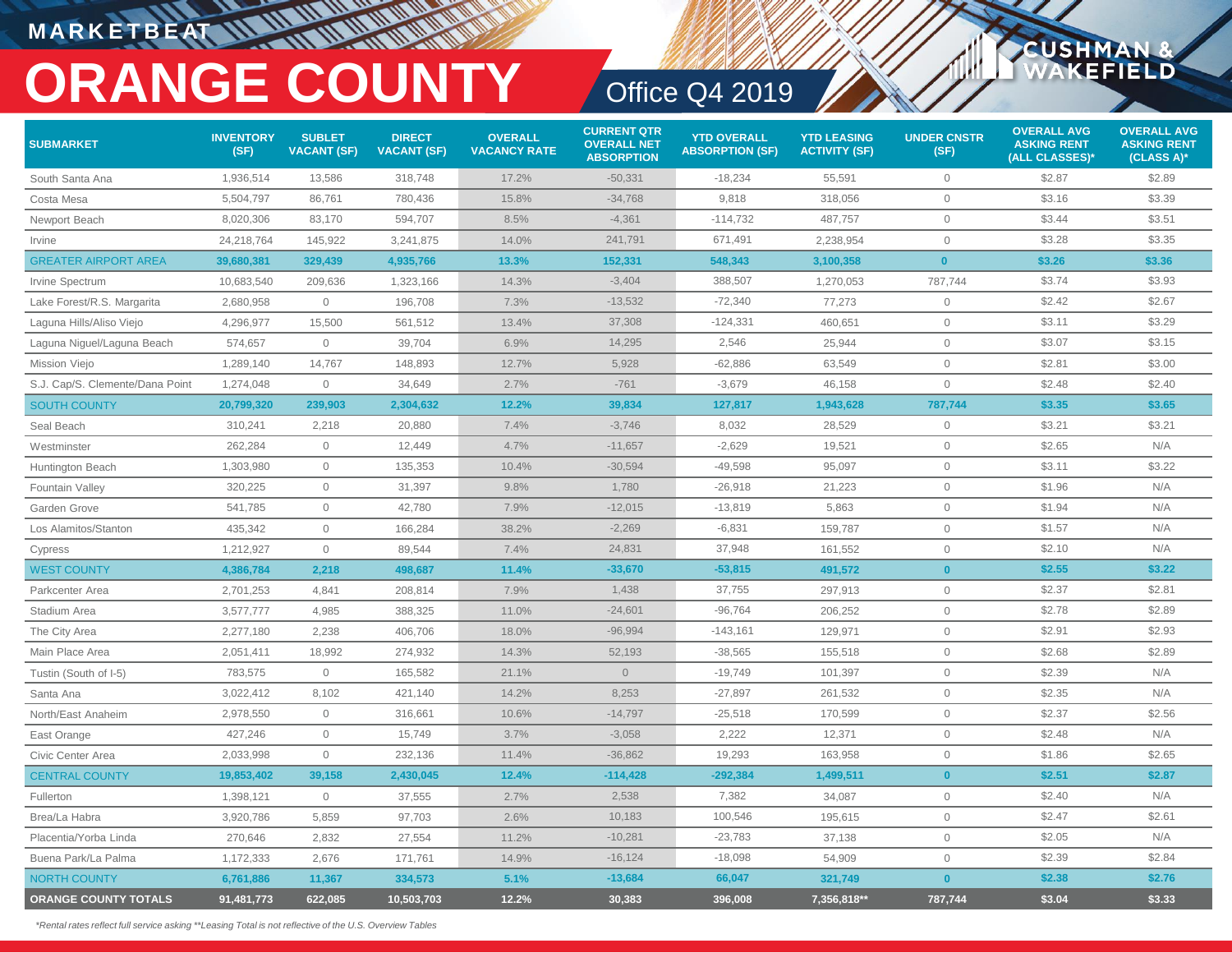**M A R K E T B E AT**

## Office Q4 2019 **ORANGE COUNTY**

### **MAN &<br>FIELD CUSHM**

### **KEY LEASE TRANSACTIONS Q4 2019**

| <b>PROPERTY</b>                                    | <b>SUBMARKET</b>          | <b>TENANT</b>                       | <b>RSF</b> | <b>TYPE</b>   |
|----------------------------------------------------|---------------------------|-------------------------------------|------------|---------------|
| 17100 & 17200 Laguna Canyon                        | Irvine Spectrum           | Alteryx                             | 174,993    | Direct        |
| 17500 Laguna Canyon                                | Irvine Spectrum           | <b>TGS</b>                          | 114,875    | <b>Direct</b> |
| 15370 Barranca Parkway                             | Irvine Spectrum           | Johnson Controls                    | 47,039     | Renewal*      |
| 27 Technology Drive Bldg 20                        | Irvine Spectrum           | <b>Biosense Webster</b>             | 45,362     | <b>Direct</b> |
| 17877 Von Karman Avenue                            | Irvine                    | <b>Westcliff University</b>         | 34,840     | Direct        |
| 601 South Lewis Street                             | The City Area             | Department of Education             | 33,483     | <b>Direct</b> |
| 1231 East Dyer Road                                | Santa Ana                 | Mobile Medical Examination          | 32,467     | Direct        |
| 17838 Gillette Avenue                              | Irvine                    | Conduent                            | 28,454     | Renewal*      |
| 15 Cushing                                         | Irvine Spectrum           | OncoCyte Corporation                | 26,799     | Direct        |
| 18565 - 18575 Jamboree Road                        | Irvine                    | Pathway Capital Management          | 24,876     | Expansion     |
| 3090 Bristol Street                                | Costa Mesa                | Metro Home Mortgage                 | 19,926     | Sublease      |
| 2850 South Red Hill Avenue                         | Santa Ana                 | <b>BrandRep</b>                     | 19,073     | Sublease      |
| 5270 California Avenue                             | Irvine                    | Regents of University of California | 17,584     | Direct        |
| 120 Vantis                                         | Laguna Hills/ Aliso Viejo | Covenant Care                       | 17,199     | <b>Direct</b> |
| 3161 Michelson Drive                               | Irvine                    | CoStar Inc                          | 17,089     | Renewal*      |
| $*D$ ana $u$ ala nativaludad in lagaing atatiatian |                           |                                     |            |               |

*\*Renewals not included in leasing statistics*

### **KEY SALES TRANSACTIONS Q4 2019**

| <b>PROPERTY</b>                    | <b>SUBMARKET</b>           | <b>SELLER / BUYER</b>                                | <b>SF</b> | <b>PRICE/SPSF</b> |
|------------------------------------|----------------------------|------------------------------------------------------|-----------|-------------------|
| 1801 East Saint Andrew Place       | Santa Ana                  | Angelo, Gordon & Company / Fortress Investment Group | 367.045   | \$84M/\$228       |
| 2040 Main Street                   | Irvine                     | Knobbe Martens / Greenlaw Partners                   | 307.559   | \$73M/\$238       |
| 2211 Michelson                     | Irvine                     | Kilroy Realty / Greenlaw Partners                    | 271.556   | \$116M/\$427      |
| 2955, 2975 & 2995 Red Hills Avenue | Costa Mesa                 | The Blackstone Group / SteelWave, Inc.               | 229.093   | \$72M/\$314       |
| 222 South Harbor Boulevard         | North/East Anaheim         | The Blackstone Group / Harbor Associates             | 194.892   | \$33M/\$168       |
| 28202 Cabot Road                   | Laguna Niguel/Laguna Beach | The Blackstone Group / Harbor Associates             | 175.268   | \$47M/\$268       |

### **KEY CONSTRUCTION COMPLETIONS YTD 2019**

| <b>PROPERTY</b>            | <b>SUBMARKET</b> | <b>MAJOR TENANT</b>       | <b>SF</b> | <b>OWNER / DEVELOPER</b>        |
|----------------------------|------------------|---------------------------|-----------|---------------------------------|
| Flight @ Tustin Legacy     | Irvine           | Happy Money               | 456,608   | <b>Lincoln Property Company</b> |
| Spectrum Terrace - Phase I | Irvine Spectrum  | Alteryx                   | 348,783   | The Irvine Company              |
| <b>Discovery Park</b>      | Irvine Spectrum  | Pacific Rim Capital       | 290,400   | The Irvine Company              |
| 2722 Michelson Drive       | Irvine           | <b>Anduril Industries</b> | 155,000   | <b>LBA Realty</b>               |